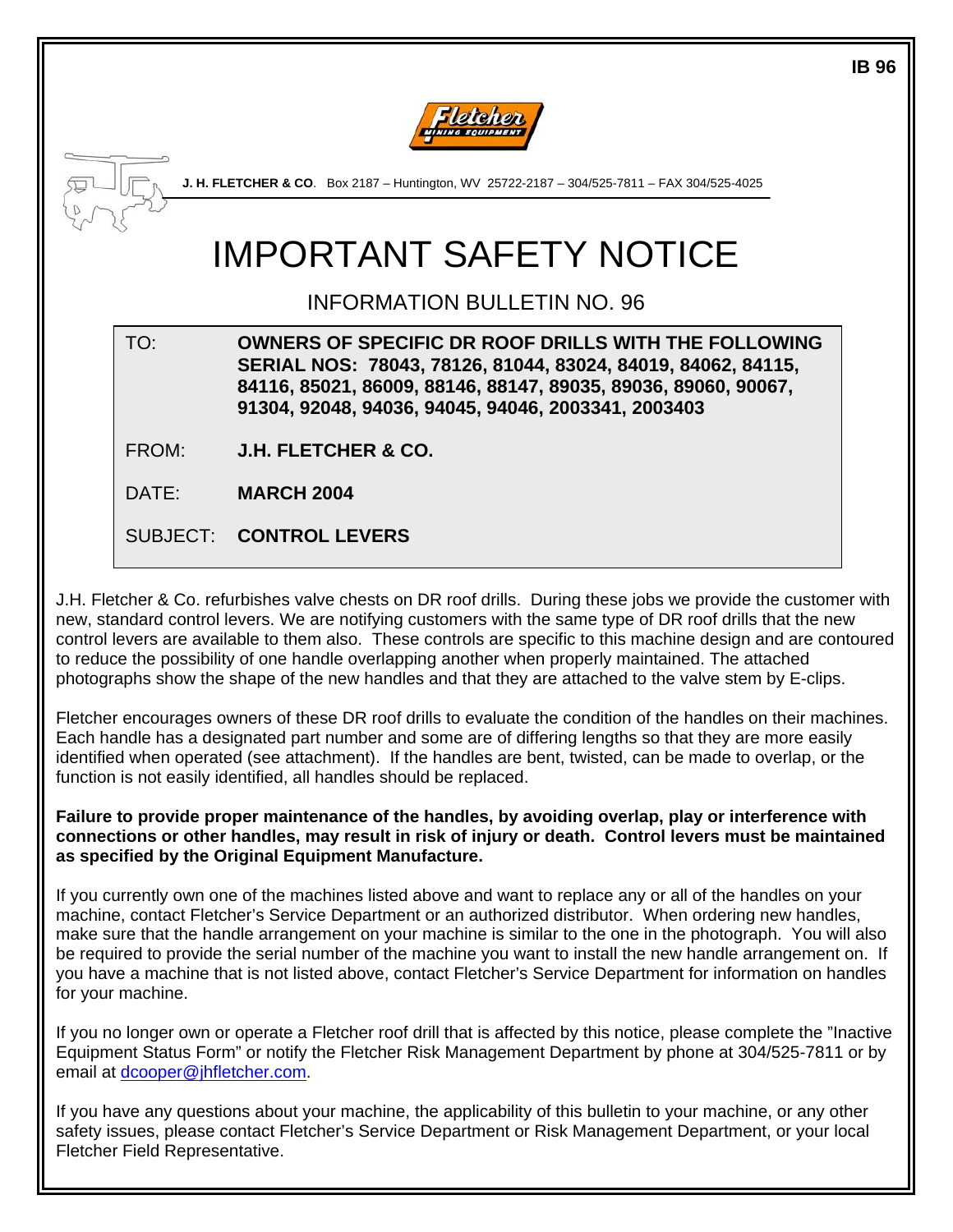Information Bulletin No. 96 Subject: Control Levers Date: March 2004 Page 2

#### **INACTIVE EQUIPMENT STATUS FORM**

#### **SOLD OR TRANSFERRED EQUIPMENT:**

| MODEL:<br>SERIAL NO: ___________________<br>PHONE NO: _____________________<br>MODEL:<br>SERIAL NO: ____________________ | <b>OWNER:</b><br>TRANSACTION DATE:<br><b>OWNER:</b><br>ADDRESS: _____________________                                |                                                      |                                                                           |
|--------------------------------------------------------------------------------------------------------------------------|----------------------------------------------------------------------------------------------------------------------|------------------------------------------------------|---------------------------------------------------------------------------|
|                                                                                                                          |                                                                                                                      | PHONE NO: ____________________                       | <u> 1990 - Johann Barbara, martxa al</u><br>TRANSACTION DATE: ___________ |
|                                                                                                                          |                                                                                                                      | <b>EQUIPMENT THAT IS PERMANENTLY OUT-OF-SERVICE:</b> |                                                                           |
| MODEL:<br>SERIAL NO: ___________________                                                                                 | MODEL:<br>SERIAL NO: _______________________                                                                         |                                                      |                                                                           |
| MODEL:<br>SERIAL NO: ____________________                                                                                | MODEL: ________________________<br>SERIAL NO: ______________________                                                 |                                                      |                                                                           |
| Person completing form:                                                                                                  |                                                                                                                      |                                                      |                                                                           |
|                                                                                                                          | <b>Printed Name</b>                                                                                                  |                                                      |                                                                           |
|                                                                                                                          | Signature                                                                                                            |                                                      |                                                                           |
| Title:<br>Name of Company:<br>Address:                                                                                   | <u> 1989 - Johann Stein, marwolaethau a bhann an t-Amhair an t-Amhair an t-Amhair an t-Amhair an t-Amhair an t-A</u> |                                                      |                                                                           |
| Phone:                                                                                                                   | <u> 1989 - Johann Stoff, amerikansk politiker (* 1908)</u>                                                           |                                                      |                                                                           |
|                                                                                                                          |                                                                                                                      |                                                      |                                                                           |
|                                                                                                                          |                                                                                                                      |                                                      |                                                                           |
|                                                                                                                          |                                                                                                                      |                                                      |                                                                           |

Please return to: J. H. FLETCHER & CO. ATTN: RISK MANAGEMENT DEPT. 402 HIGH STREET HUNTINGTON WV 25705